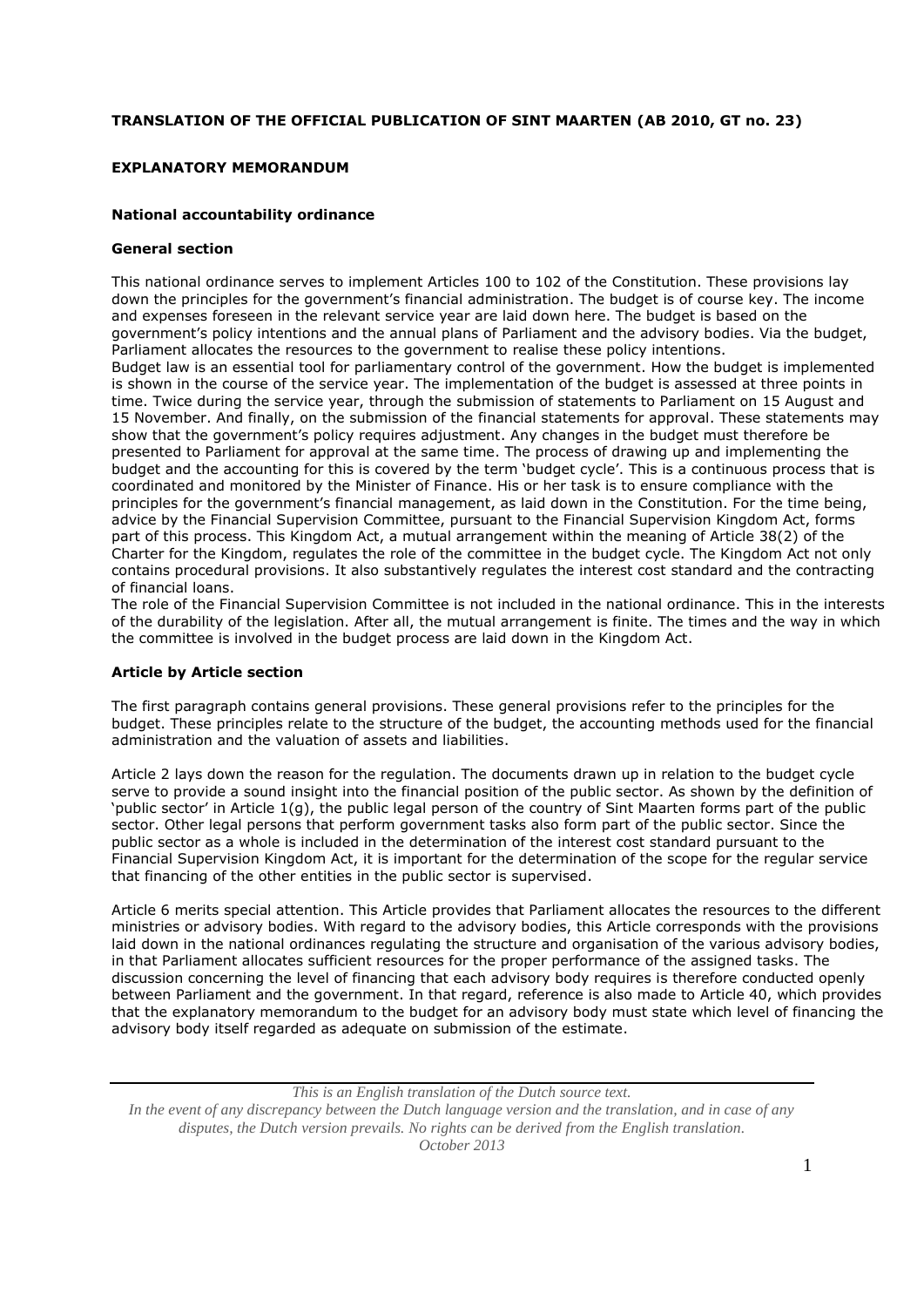Article 8 provides for the possibility of setting up separate accounts for a specific government task. This also covers an advisory body. Separate accounts, together with the powers pursuant to Article 41(6) and Article 42(8) ensure that an advisory body is not left short of the resources necessary for the proper performance of its statutorily assigned duties.

Articles 9 and 10 lay down the principle of budget discipline. This principle refers to the inherent link between policy proposals and their financing. After all, without financing, the government cannot implement any policy proposals. The policy considerations that led to a particular allocation of resources to the functions in the budget must be taken into account if a policy proposal is considered that is not yet included in the budget. After all, cover must also be provided for additional costs in connection with the general requirement laid down in Article 100(1) of the Constitution that the budget must be balanced and must remain so.

Section 2 regulates the structure of the budget and the information that the government must attach to the budget for compliance with Article 2, i.e. the provision of a true and fair view of the financial position of the country. This position covers many more elements than the cash position at a given time alone. Through the long-term budget, the effects of policy over several years can be developed. After all, the effects of new or adjusted policy are not confined to a single service year. Measures introduced in one service year will have effects over the years that furthermore, are not static and must be continually monitored. This function of the budget is closely related to the preparation and implementation of the annual plans of the ministries. After all, these must record which policy is desirable, its effects and the extent to which the resources have led to the required effect. The General Audit Chamber, after all, audits the government's financial management not only with regard to the legitimacy of spending, but certainly also in terms of its effectiveness. Society has a right to effective expenditure of the resources that it raises for the government. The role of Parliament is to supervise this, with the aid of the General Audit Chamber.

This audit takes place partly on the basis of a comparison of the financial statements and the budget for a particular service year. Section 3 therefore regulates the financial statements. For the purpose of transparency, the section is divided into several paragraphs, each concerning an aspect of the structure of the financial statements and the information that must be included in this. This section also contains the regulations for the day-to-day financial management. This management is crucial for tracking the expenditure of the resources.

Section 4 then lays down the procedures for the realisation of the budget and the financial statements. This highlights the very active role of the Minister of Finance, as the coordinator of the process and the guardian of the country's resources. Articles 34(3), 37, 41(5), 43, 44, 46, 52 and 53 play a key role here.

The process for drawing up the budget starts with the submission of an estimate of the resources required by each minister to the Minister of Finance, no later than 1 May of each year. Pursuant to Article 34(3), the Minister of Finance will object to proposed expenditure that is not consistent with a sound financial policy. This means that this expenditure cannot be included in the budget as proposed. Negotiation on the allocation of the resources to the ministries will take place in the Council of Ministers, with the Minister of Finance firstly playing a coordinating role and secondly monitoring the feasibility and soundness of the budget.

With regard to Parliament, the Presidium sends an estimate to the Minister of Finance before 1 May, on the basis of Article 14 of the Rules of Order. The Minister of Finance will present his findings in relation to the estimates of the ministries and the advisory bodies. The Presidium will then present a draft national ordinance to Parliament for the approval of the budget for Parliament, to which the findings of the Minister of Finance and the advice of the Council of Advice are attached. In that way, Parliament decides on its budget independently, but the necessary coordination with the government's other financial needs is secured.

Article 36, which lays down provisions for the financing of bodies instituted on the basis of mutual arrangements contracted in relation to the political reform of the Kingdom, calls for special attention. The Article is formulated generally, in view of the diversity of the bodies, but primarily provides for the bodies in the legal enforcement chain.

Articles 46 and 47 also merit special attention.

*This is an English translation of the Dutch source text. In the event of any discrepancy between the Dutch language version and the translation, and in case of any disputes, the Dutch version prevails. No rights can be derived from the English translation. October 2013*